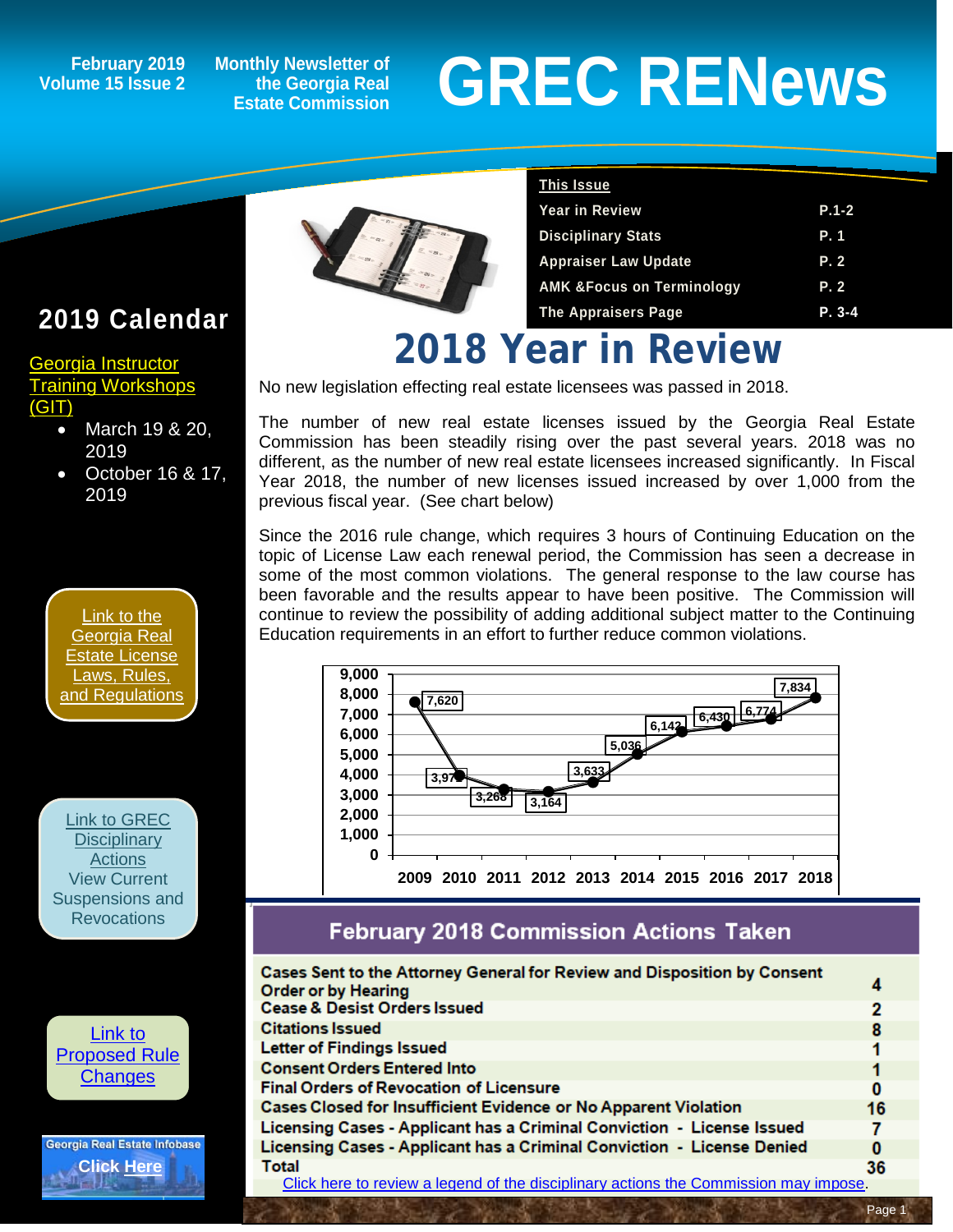

To sign up to receive the GREC **RENewsletter** [Click Here](https://www.grec.state.ga.us/about/subscribe.html)

> **Online Courses from GREC**

**[\\$10 each](http://www.jmre.com/grec) [3 Hour CE](http://www.jmre.com/grec)  [Course](http://www.jmre.com/grec) [Total of 9](http://www.jmre.com/grec)  [Hours CE](http://www.jmre.com/grec)  [Available](http://www.jmre.com/grec)**

[\(Also Approved](http://www.jmre.com/grec)  [as Instructor CE,](http://www.jmre.com/grec)  [not approved as](http://www.jmre.com/grec)  [License Law CE\)](http://www.jmre.com/grec)

> *["Avoiding](http://www.jmre.com/grec)  [Trust](http://www.jmre.com/grec)  [Account](http://www.jmre.com/grec)  [Trouble"](http://www.jmre.com/grec)*

*["Practicing](http://www.jmre.com/grec)  [Real Estate &](http://www.jmre.com/grec)  [Staying Out](http://www.jmre.com/grec)  [of Trouble"](http://www.jmre.com/grec)*

*["Being a](http://www.jmre.com/grec)  [Broker and](http://www.jmre.com/grec)  [Staying Out](http://www.jmre.com/grec)  [of Trouble"](http://www.jmre.com/grec)*

#### **Georgia Real Estate Commission** Suite 1000

International Tower 229 Peachtree Street NE Atlanta, GA 30303-1605 Phone 404-656-3916

### **2018 Criteria Changes for Appraisers**

On February 1, 2018, The Appraiser Qualifications Board (AQB) adopted changes to the education and experience requirements for obtaining the Licensed (L) and Certified Residential (CR) classifications. All of the adopted changes lessen the 2015 requirements, therefore making it easier for candidates to meet the criteria for these classifications.

Effective October 15, 2018, The GA Real Estate Appraisers Board (GREAB) adopted the following changes to Rule 539-1-.16 regarding the education requirements for L and CR candidates:

- 1. College-level education requirements for L applicants are no longer required. Applicant must be a high school graduate or holder of a GED diploma. *See [Chapter 539-1-.16\(3\)cf](http://rules.sos.ga.gov/GAC/539-1-.16v2)or details.*
- 2. Alternative college-level education options are now available for CR applicants, and applicant is no longer required to have a 4-year degree. *See [Chapter 539-1-.16\(4\)c](http://rules.sos.ga.gov/GAC/539-1-.16v2) for details.*

#### **Absolutely Must Know Section**



**In every brokerage agreement, engagement, or real estate brokerage transaction, the license number of each firm and each licensee participating in the transaction must be included in the document.**

[Ref. 520-1-.10 \(2\) Handling Real Estate Transactions](http://www.grec.state.ga.us/about/relaw.html) (2) License Numbers in Offers. A licensee preparing or signing a brokerage engagement or an offer to purchase, sell, lease, or exchange real property shall include the license number issued by the Commission of each firm and of each licensee participating in the transaction. The licensee shall include the six-digit license number issued by the Commission. If a licensee or firm is found in violation of failing to include an individual or firm license number on real estate sales contracts or other real estate documents, the citation imposed would be a maximum of \$600 for a single violation for this infraction with a maximum of \$5,000 for multiple violations.

In general, a citation issued by the Commission may include an order to complete a course of study in real estate brokerage or instruction; to file periodic reports by an independent accountant on a real estate broker's designated trust account; and/or to pay a fine not to exceed \$1,000.00 for any single violation, with fines for multiple violations limited to \$5,000.00 in any one citation.

#### *Focus on Terminology: "Transaction"*

The following are examples of activities that are considered brokerage transactions. If a broker expects to receive a fee in consideration for providing such real estate related services, there must be a brokerage agreement in writing. If a licensee is acting as a principal (even to participate as partial ownership or interest) in any brokerage transaction, written disclosure of licensure is required:

- Leasing, Buying, Selling, Transfer of real estate
- Transactional brokerage
- Listing agreements
- Buyer Agency agreements to produce a seller, buyer, tenant, or landlord ready, able, and willing to sell, buy, or rent the property or in consideration of the broker's performing property management services or

Page 2

Performing community association management services.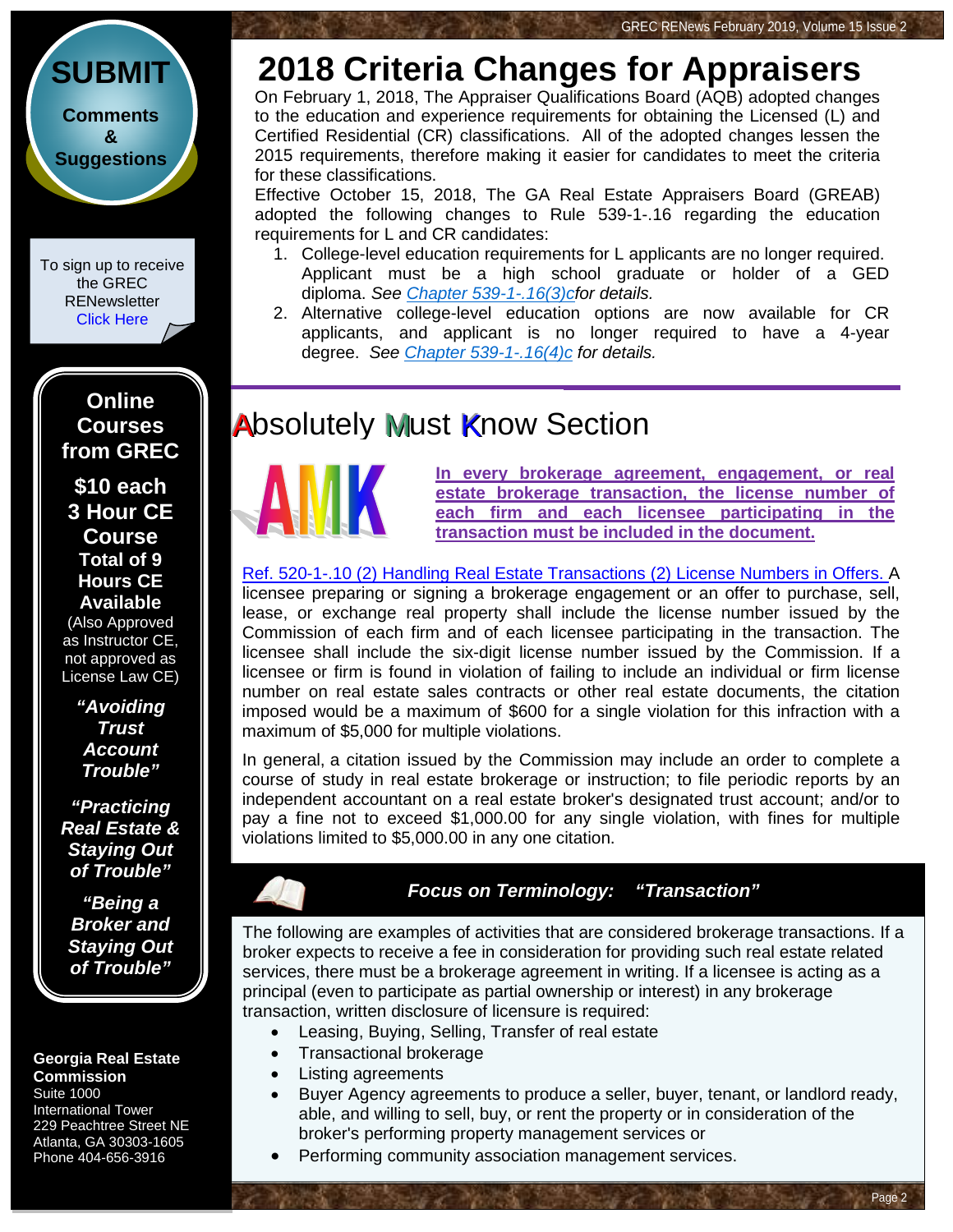## **The Appraisers Page**

#### 1 **Georgia Real Estate Appraisers Board February 2019**

#### **Useful Links**:

**[GREAB](http://www.grec.state.ga.us/about/greab.html)** [Web Site](http://www.grec.state.ga.us/about/greab.html) ═════════════════<br>══════════════════

[Appraisal Act](http://www.grec.state.ga.us/about/appraisersact.html) ═════════════════<br>══════════════════

#### **GREAB Disciplinary [Sanctions](http://www.grec.state.ga.us/about/apprsanctions.html)** ═════════════════<br>══════════════════



**By: D. Scott Murphy, SRA**



A better question regarding the image above is "is it Fee Simple ownership or Condominium ownership?". The term townhouse is not an ownership type but an architectural style. It is no different than colonial, ranch, split level, etc. A townhouse is a multi-level unit attached to other units. Think of townhomes as single-family homes stitched together. They are almost always on a very small lot, but not always.



The term "town house" originated many years ago to refer to an intown residence used by nobles for a small part of the year while there were in town for business or during the social season. Most owned large estates in the country on hundreds or thousands of acres. This type of structure allowed residents to be close to work or play without the need for transportation. These dwellings were terraced with as many as six or more floors, allowing for servant housing as well.

A similar type dwelling is the rowhouse. These are generally similar or identical townhomes built in long rows. These were typically not as elaborate and were built as more affordable housing for the middle and lower class.

Elements of both these styles exist in today's housing and are found in urban and suburban areas. Depending on zoning, townhomes may be single-family or multi-family. For example, four attached townhomes on one lot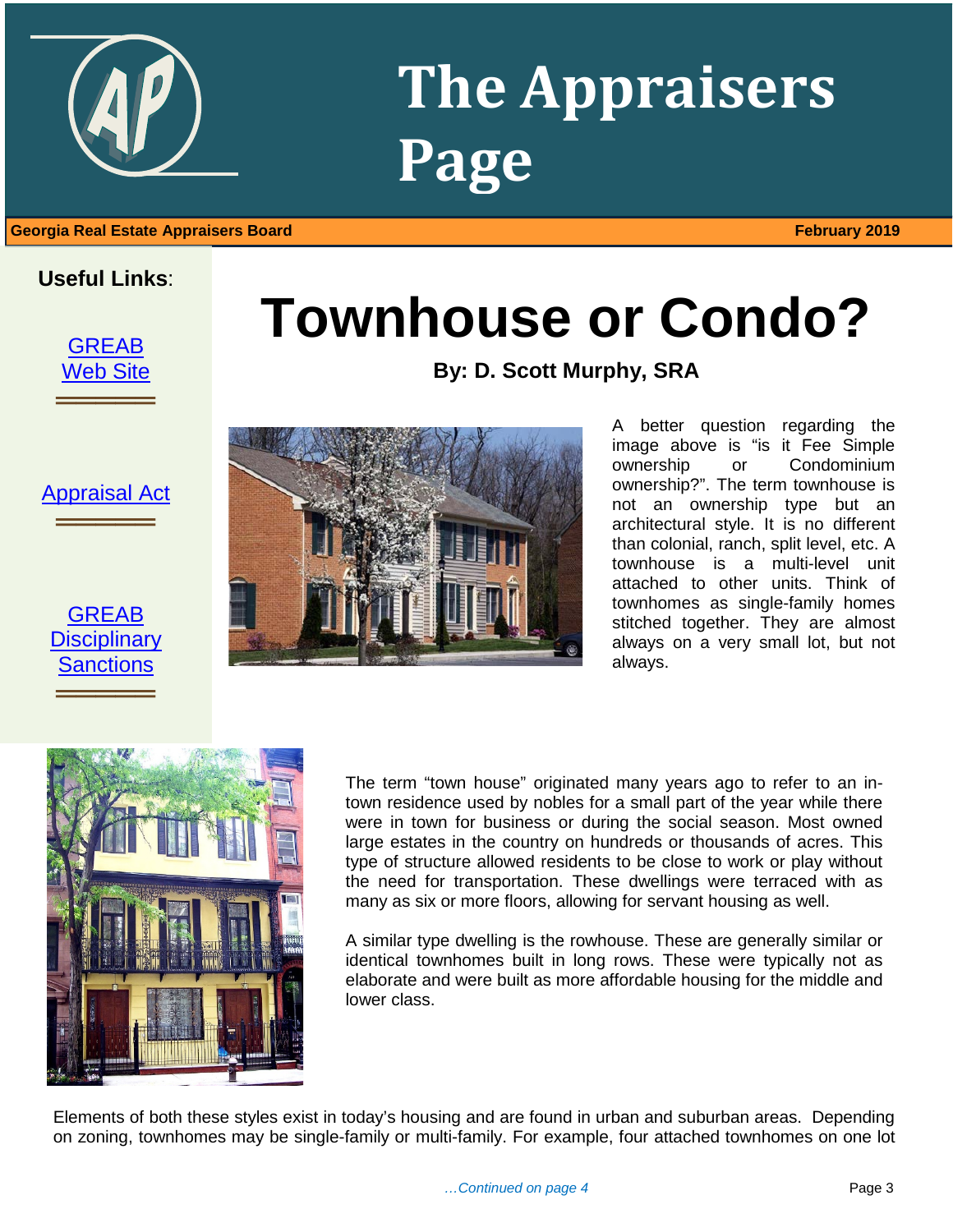## **The Appraisers Page**

## **Useful Links**:

[GREAB](http://www.grec.state.ga.us/about/greab.html) [Web Site](http://www.grec.state.ga.us/about/greab.html) **════**══════

## **Townhouse or Condo?**

#### **By: D. Scott Murphy, SRA**

would be considered a quadraplex. The quadraplex would be held in fee simple ownership by a single owner. The land under a townhome can vary from being just the footprint of the building to an unlimited sized lot.

[Appraisal Act](http://www.grec.state.ga.us/about/appraisersact.html)

**════**══════

**GREAB Disciplinary [Sanctions](http://www.grec.state.ga.us/about/apprsanctions.html) ════**══════

Bringing our example back to a single-family townhome, the land can also be the footprint of the building or an unlimited sized lot. Typically, the lot is a narrow (the width of the townhome), rectangular lot, with a small front lot area and a small rear lot area. This is referred to as a PUD townhome. The exterior architectural style of townhomes can vary greatly from location to location.

When the townhome owner owns no land, the unit is then considered a condominium. Remember, condominium is a form of ownership – not a style. A condominium can take many different forms, including a detached single-family home, a townhome, or even a high-rise loft.

What is important is to differentiate style and ownership rights. When you look at either of the images above, there is no way to know the ownership type without

consulting the deed. There are no visual clues which can tell you for certain what the ownership rights are for any property. I know of at least three neighborhoods of detached single-family homes in the Atlanta area that have condominium style ownership. This means that the owners of those homes only own the interior air space and not the structure or any specified piece of land. Instead, they own a divided interest of all the land and physical improvements. Condominium ownership is a form of fee simple ownership but it typically has significantly more restrictions.

Let's consider the more typical single-family home subdivision in metro Atlanta. The owner owns all the structures and the land as described in the deed. They own the full bundle of rights which include air rights, riparian rights, mineral rights, etc. Another common single-family ownership is a home within a planned unit development (PUD). Very similar to fee-simple as described above but the owner agrees to a set of conditions and covenants, which if violated or not abided to may cause some loss of rights or financial consequences.

A condominium is essentially a property with multiple owners. The term originates from co or com meaning many and dominium meaning sovereigns. As a political term it is a political territory (state or border area) in or over which multiple sovereign powers formally agree to share equal dominium (in the sense of sovereignty) and exercise their rights jointly, without dividing it into "national" zones.<sup>1</sup>The International Space Station is a de facto space condominium, via a program of complex set of legal, political and financial agreements between all parties.1